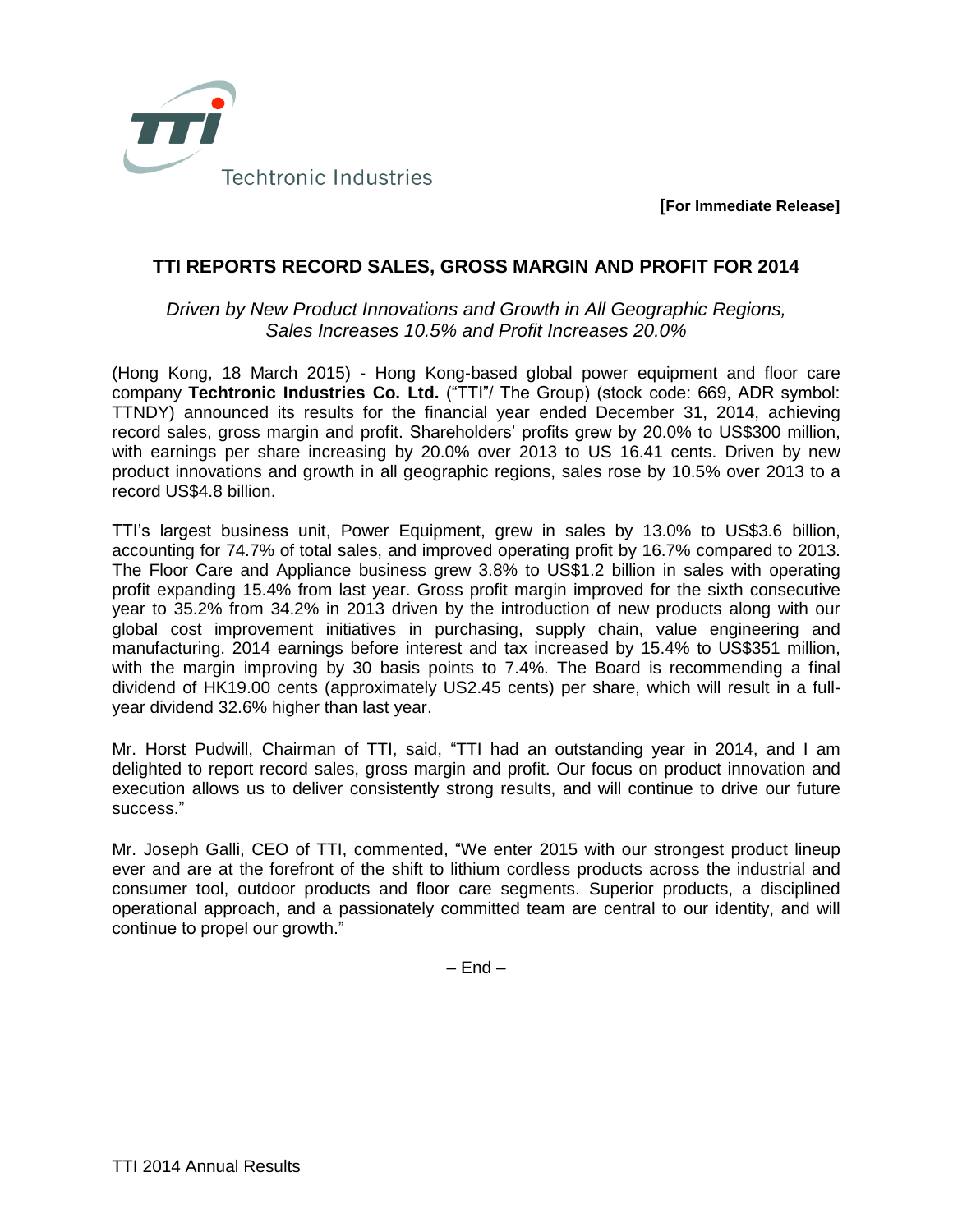| <b>Highlights</b>                               |         |         |                |
|-------------------------------------------------|---------|---------|----------------|
|                                                 | 2014    | 2013    |                |
|                                                 | US\$    | US\$    |                |
|                                                 | million | million | <b>Changes</b> |
| Turnover                                        | 4,753   | 4,300   | $+10.5%$       |
| Gross profit margin                             | 35.2%   | 34.2%   | $+100$ bpt     |
| <b>EBIT</b>                                     | 351     | 304     | $+15.4%$       |
| Profit attributable to Owners of the<br>Company | 300     | 250     | $+20.0%$       |
| Basic earnings per share (US cents)             | 16.41   | 13.68   | $+20.0%$       |
| Dividend per share (approx. US cents)           | 4.05    | 3.06    | $+32.6%$       |

- Sales increased 10.5% to a record US\$4.8 billion
- Our high margin Milwaukee Industrial Tool business grew 22.2% globally, delivering a 3 year CAGR +20%
- Growth in all geographic regions
- Gross profit margin expanded 100 basis points
- Net profit increased 20.0% for the year, delivering double digit growth for seven consecutive years
- Efficient working capital management at 14.6% of sales

*– End –*

## **About TTI**

Founded in 1985 and listed on the Stock Exchange of Hong Kong Limited in 1990, TTI is a world-class leader in quality consumer, professional and industrial products marketed to the home improvement, hardware, and construction industries. An unrelenting strategic focus on Powerful Brands, Innovative Products, Exceptional People and Operational Excellence drives our success. TTI's powerful brand portfolio includes MILWAUKEE, AEG® and RYOBI® power tools, accessories and hand tools, RYOBI® and HOMELITE outdoor products, EMPIRE layout and measurement products, and HOOVER, ORECK , VAX and DIRT DEVIL Floor Care and Appliances.

TTI is one of the constituent stocks of the MSCI Hong Kong Index (Mid Cap security) under MSCI Global Standard Index. The Company is also one of the constituents on the Hang Seng Consumer Goods Index under the Hang Seng Composite Industry Index, Hang Seng Composite MidCap Index under the Hang Seng Composite Size Index, Hang Seng Global Composite Index, Hang Seng Broad Consumption Index, Hang Seng HK 35, FTSE Multinationals Index, classified as a Hong Kong Stock, FTSE RAFI All-World 3000 Index and FTSE Hong Kong Index and classified as a Large Cap stock in FTSE Global All Cap Index. For more information, please visit [www.ttigroup.com.](http://www.ttigroup.com/)

*MILWAUKEE, HOMELITE, EMPIRE, HOOVER, ORECK, VAX and DIRT DEVIL are trademarks of the TTI Group. AEG® is a registered trademark of AB Electrolux (publ) and is used by the TTI Group pursuant to a license granted by AB Electrolux (publ). RYOBI® is a registered trademark of Ryobi Limited and is used by the TTI Group pursuant to a license granted by Ryobi Limited.*